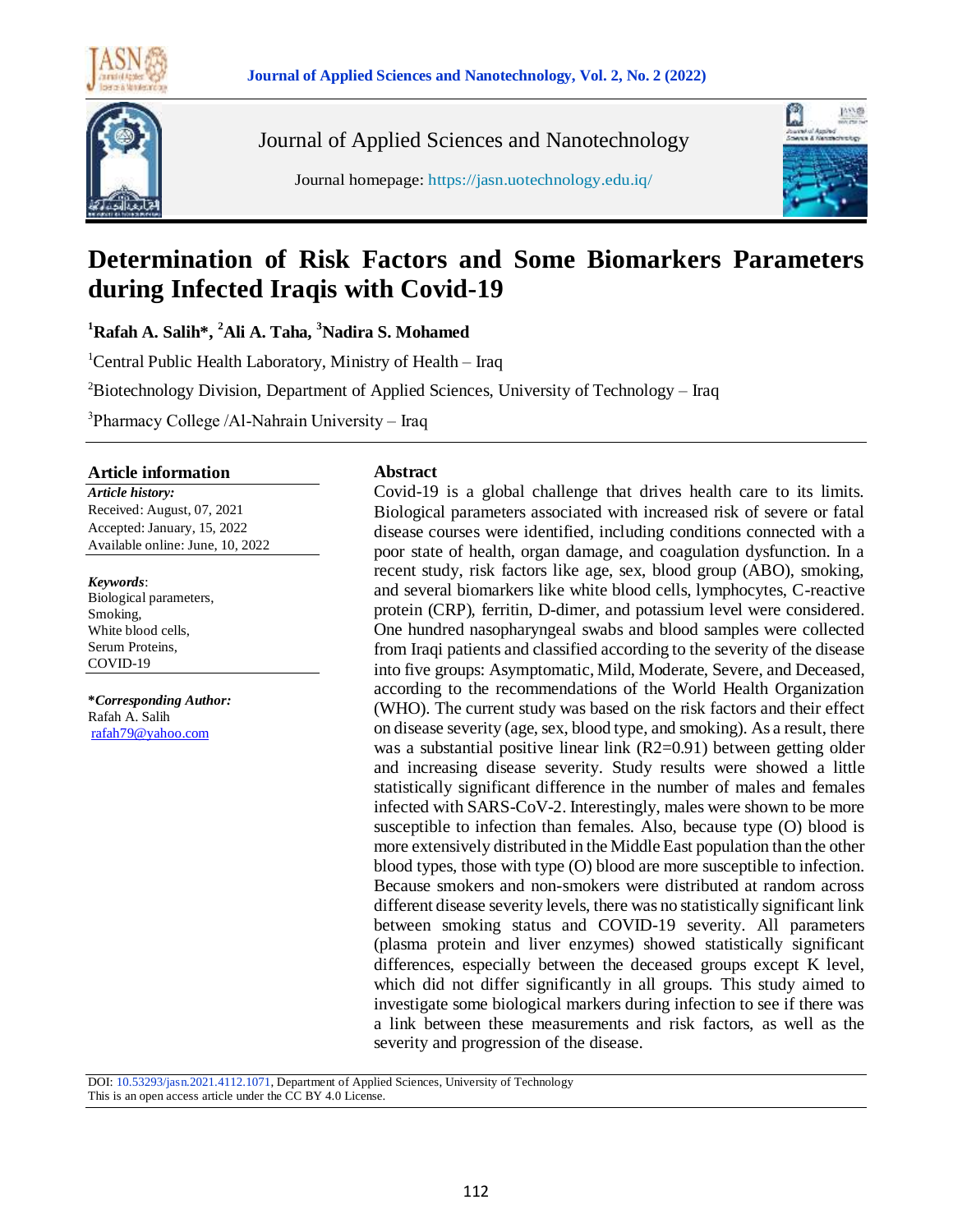# **1. Introduction**

A new respiratory disease, the coronavirus disease 2019 (Covid-19), emerged at the end of 2019. Next-generation sequencing identified the disease-causing pathogen as a novel coronavirus closely linked to the SARS-corona virus discovered in 2003[1]. Over the last two decades, coronaviruses have been blamed for a slew of health issues. The COVID-19 viruses, according to WHO data, had a higher overall death rate (around 3.3 percent) than previous influenza pandemics in 1918 and 1957, and their spread rate was 40 times greater [2]. Fever, cough, myalgia, and fatigue are common symptoms of Covid-19, while headache, sputum formation, hematuria, and diarrhea are less common. During the illness, a small percentage of patients develop pneumonia with irregular chest CT findings [3]. The virus is often detected in throat swabs using real-time quantitative polymerase chain reaction (rt-PCR) [4, 5]. The elderly has a higher mortality rate. In Korea and Italy, approximately 80% and 90% of deaths occurred in patients over the age of 70 and 60% in patients under the age of 60, respectively. In other COVID-19 affected countries, a similar trend was observed. According to many studies, old age is a major risk factor for COVID-19 mortality [6, 7]. The time between admission to the hospital and death, as well as viral clearance, is influenced by age [8, 9]. Many studies from China, Spain, and Italy found that the proportion of men who died as a result of the infection was much higher than that of women, which may be due to gender differences in tobacco use, physical activity, dietary habits, occupational exposure to smoke and dust, and other co-morbidities [10, 11]. Several findings during the serious acute respiratory syndrome coronavirus (SARS-CoV-2) outbreak indicated that ABO type may play a role in the disease, with group O individuals being less susceptible. In most trials, COVID19 patients had a higher proportion of group A and a lower proportion of group O than safe controls. Another study found that group AB patients had a higher infection rate than group O patients. In comparison, another study found no connection between group A status and COVID19; however, group O people had a lower risk of COVID19, while group B and AB people had a higher risk [12, 13]. The relationship between the Rhesus blood group (e.g. Rh (D) type) and COVID19 has also been studied. According to one report, Rh (D) positive people were more likely to test positive for SARS-CoV-2. Another study discovered significant links between Rh (D) blood group status, group B, and SARS-CoV-2 infection. Several observational studies have recently revealed an inverse relationship between smoking, coronavirus disease 2019 (COVID-19), infection mechanisms, and disease spread. There is no conclusive evidence that smokers are immune to the SARS-CoV-2 virus [14]. The ratio of increased white blood cell counts to depleted lymphocyte counts has been indicated as a prognostic biomarker in COVID-19 patients [15, 16]. CRP levels may indicate the seriousness of a disease and should be used as a key indicator for disease surveillance. CRP levels can activate complement and increase phagocytosis, clearing the body of pathogenic microorganisms. CRP levels can be used to detect pneumonia early on [17, 18]. Ferritin is a key mediator of immune dysregulation, particularly in severe hyperferritinemia, contributing to the cytokine storm through direct immune-suppressive and pro-inflammatory effects. It has been recorded that COVID-19-related fatalities are followed by cytokine storm syndrome implying that disease severity is influenced by cytokine storm syndrome [19-23]. A D-dimer is a Fibrin Degradation Product (or FDP), a small protein fragment discovered inside the blood after fibrinolysis breaks down a blood clot. D-dimer assays are frequently utilized in medical exercise to rule out a prognosis of deep vein thrombosis or pulmonary embolism, and an excessive D-dimer shows a greater threat of peculiar blood clotting. Increased D-dimer ranges have additionally been related to a better mortality rate in community-received pneumonia [24-26]. Worldwide, thrombotic diseases are the leading cause of death. The creation of intravascular thrombus, which leads to death, was induced by a variety of cardiovascular illnesses (CVDs). According to the American Heart Association's 2011 data, thrombosis was responsible for 31.3 percent of deaths, while the WHO reported that 17 million people died each year from thrombotic illnesses [27]. Nano-materials, on the other hand, can be a beneficial tool for reducing the negative effects of radiation in virtually normal tumor cells, and nano-particles with large atomic numbers can be successful as antiviral disinfectants in the field of surface sterilization. Self-sterilizing surfaces based on nanotechnology and their potential to combat COVID-19 [28]. This study aimed to investigate some biological markers during infection to see if there was a link between these measurements and risk factors, as well as the severity and progression of the disease.

# **2. Materials and Methods**

# **2.1. Study Design**

A study was conducted after the approval of the ethical committee at the College of Biotechnology-University of Technology. One hundred nasopharyngeal swaps (Sigma Virocult Company, UK) were collected with viral transport medium according to Bradford and Slavin (1940), and stored frozen at-70°C until used for RNA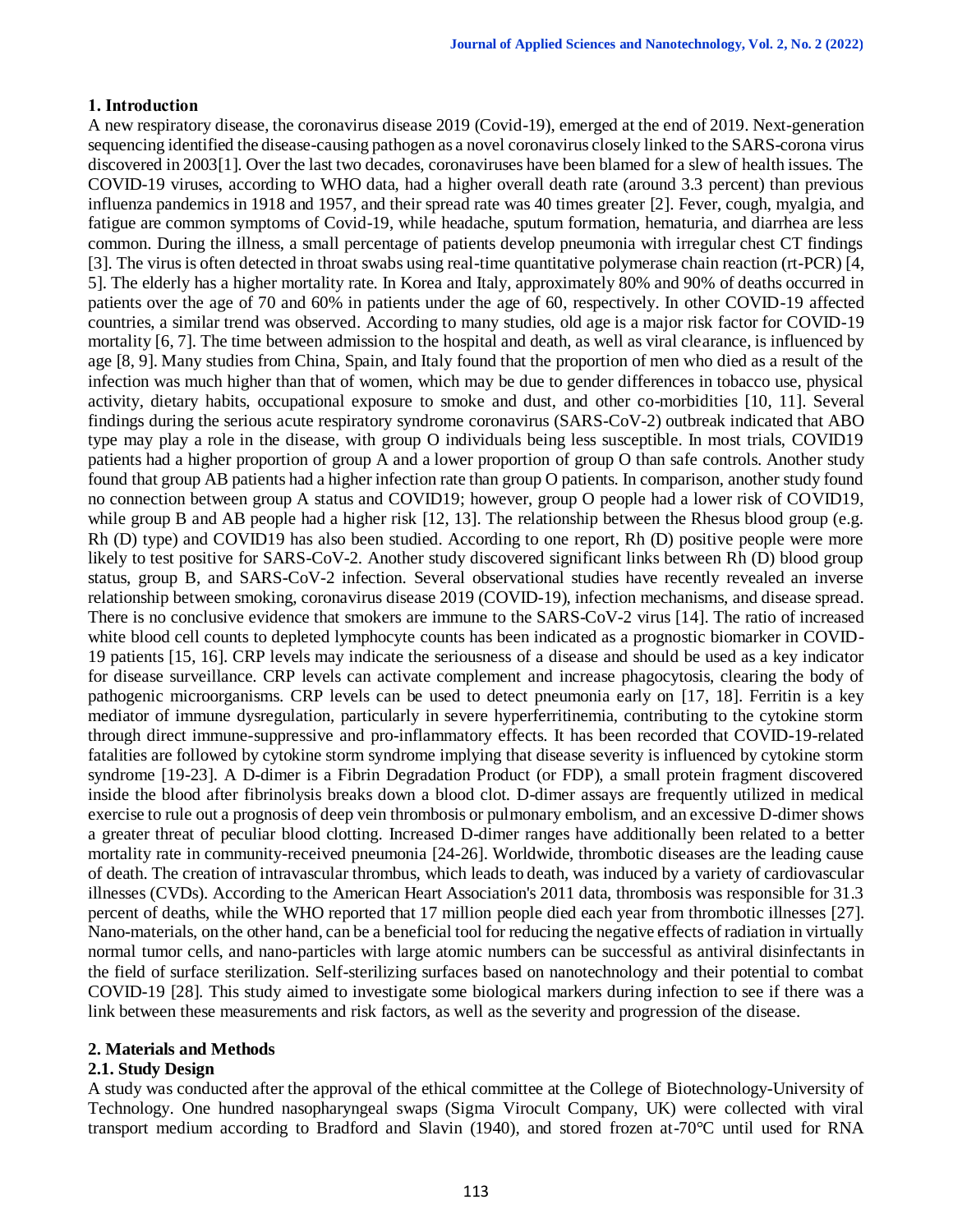extraction and polymerase chain reaction in addition to the venous blood samples that were distributed in serum gel tubes and EDTA tubes for serum and plasma preparation respectively. Patients were classified as asymptomatic, mild, moderate, severe, and critical cases from October 2020 to February 2021 at Al-Kindy Hospital and Central Public Health Laboratories (CPHL). A specially designed questionnaire was used for patient case information detection.

# **2.2. Reveres Real Time PCR Detection**

Viral RNA was extracted by the Qiamp viral RNA extraction kit from (Qiagene, Germany) according to the manufacturing instructions. The extracted RNA was preserved at -70 till use. Qualitative multiplex RT-rPCR detection of the E gene, RdRp, N gene, and internal positive control using the SARS-CoV-2 Multiplex Real-Time RT-PCR Kit (Bioneer/Korea). The following steps are included in the PCR running program as is shown in Table 1.

| <b>Steps</b>          | Temperature $(\circ C)$ | r - - <del>o - ----</del> r - - - -<br><b>Time</b> | Cycle |
|-----------------------|-------------------------|----------------------------------------------------|-------|
| Reverse transcription | 50                      | $20 \text{ min}$                                   |       |
| Pre-denaturation      | 95                      | 5 min                                              |       |
| Touchdown             | 95                      | 5 Sec.                                             |       |
|                       | 60                      | 30 Sec.                                            |       |
| Denaturation          | 95                      | 5 Sec.                                             | 40    |
| Annealing & extension | 58                      | 30 Sec.                                            |       |
|                       | Holding $4^{\circ}$ C   |                                                    |       |

**Table 1**: The PCR Run program protocol.

## **2.3. Blood Group Test and White B Cells and Lymphocyte Counting**

Fresh whole blood samples were used for blood group testing. The tests were done for all blood samples collected from patients using the Monoclonal IgM Antibodies kit provided by (Cam Tech Medical kit/UK), based on the agglutination principle, where red cells processing the antigen agglutinate in the presence of the corresponding antibody, indicating that the result is positive. Fresh whole blood samples were used for WBC, and Lymphocyte counting using the D-Cell 60 DIGON ltd (Europe/Hungary) as a fully automated haematology analyzer device.

#### **2.4. Biochemical Parameters (CRP, D-dimer, Ferritin, and Potassium level) Determination**

Serum was separated from blood collected in a serum gel tube to determine the CRP, and potassium levels in the patient's serum using (Roche Diagnostic cobasC311/Germany). Ferritin was detected by using (Roche Diagnostic Cobas e411/Germany). The prepared plasma was used to determine the D-Dimer levels using (Roche Diagnostic Cobas C311).

# **3. Results and Discussion**

# **3.1. Distribution of Risk Factors**

The outcomes existing in this study were based on one hundred nasopharyngeal swaps and venous blood samples. One hundred patients were distributed over five groups with different frequencies. The spectrum of illness severity among patients infected with COVID 19 can be divided according to the severity of illness depending on WHO guidelines. Among the 100 patients, 50 patients were hospitalized in Al-Kindy in the isolation hall and intensive care unit, as shown in Figure 1.

# **3.1.1. Age Distribution**

The study showed that the relation between age and disease severity had been investigated. The patients' age that was asymptomatic ranged from 19 to 59 years (15%), mild patients ranged from 16 to 74 years (22%), moderate patients ranged from 30 to 76 years (13%), and severe patients ranged from 40 to 90 years (41%). The mean age of all patients in this study was 52.4 years, as shown in Figure 2. The age distribution showed a statistically significant difference among different disease severities with a strong positive linear relationship (R2=0.91) between increasing age and increasing disease severity as shown in Figure 3. In Iraqi patients, age is a significant risk factor for COVID-19. The average patient age was approaching the fifth decade (48.2±13.8 years), and 48.3 % of patients were under the age of 50. These findings are strongly compatible with our finding the severity and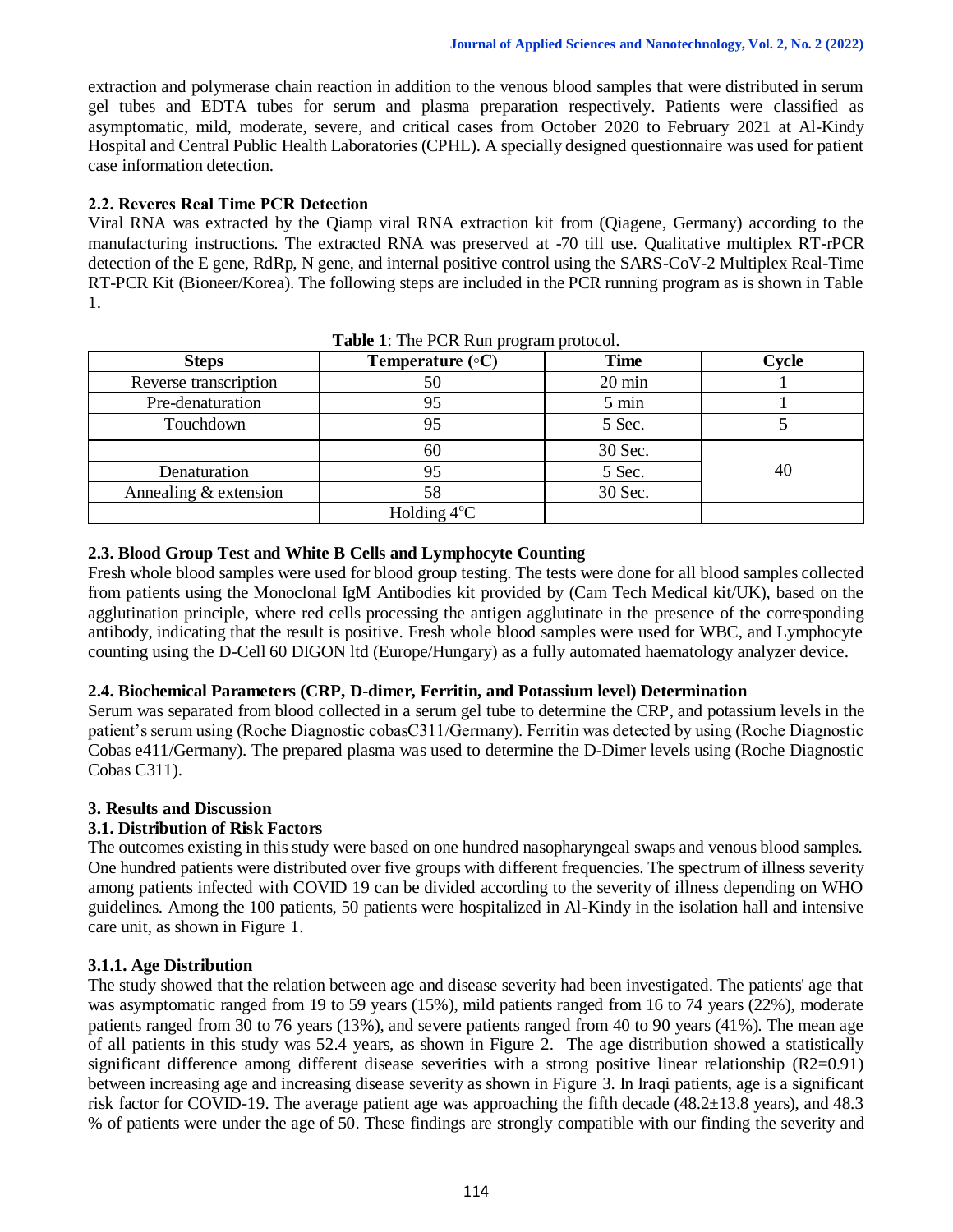outcome of the disease are heavily influenced by the patient's age showing that those over the age of  $59.8\pm10.5$ are more likely to develop severe COVID-19. According to Mueller, and others [1, 29, 30] the study refers to that COVID-19 is more common in the elderly than in younger people. Furthermore, the majority of hospitalized COVID-19 cases (80%) were 65 years or older, and they had a 23-fold higher risk of death than younger patients. COVID-19 has been revealed to be particularly deadly to the elderly, according to Williamson and colleagues [31]: in the United Kingdom, 90% of COVID-related deaths occurred in those over 60, and people aged 80 and up were found to be at a 20-fold higher risk than those aged 50 to 59.



**Figure 1:** Disease severity distribution in 100 COVID-19 patients.



**Figure 2:** Distribution of age in 100 patients with COVID-19.



**Figure 3:** The difference in age (years) in 100 individuals with COVID-19 of various severity levels.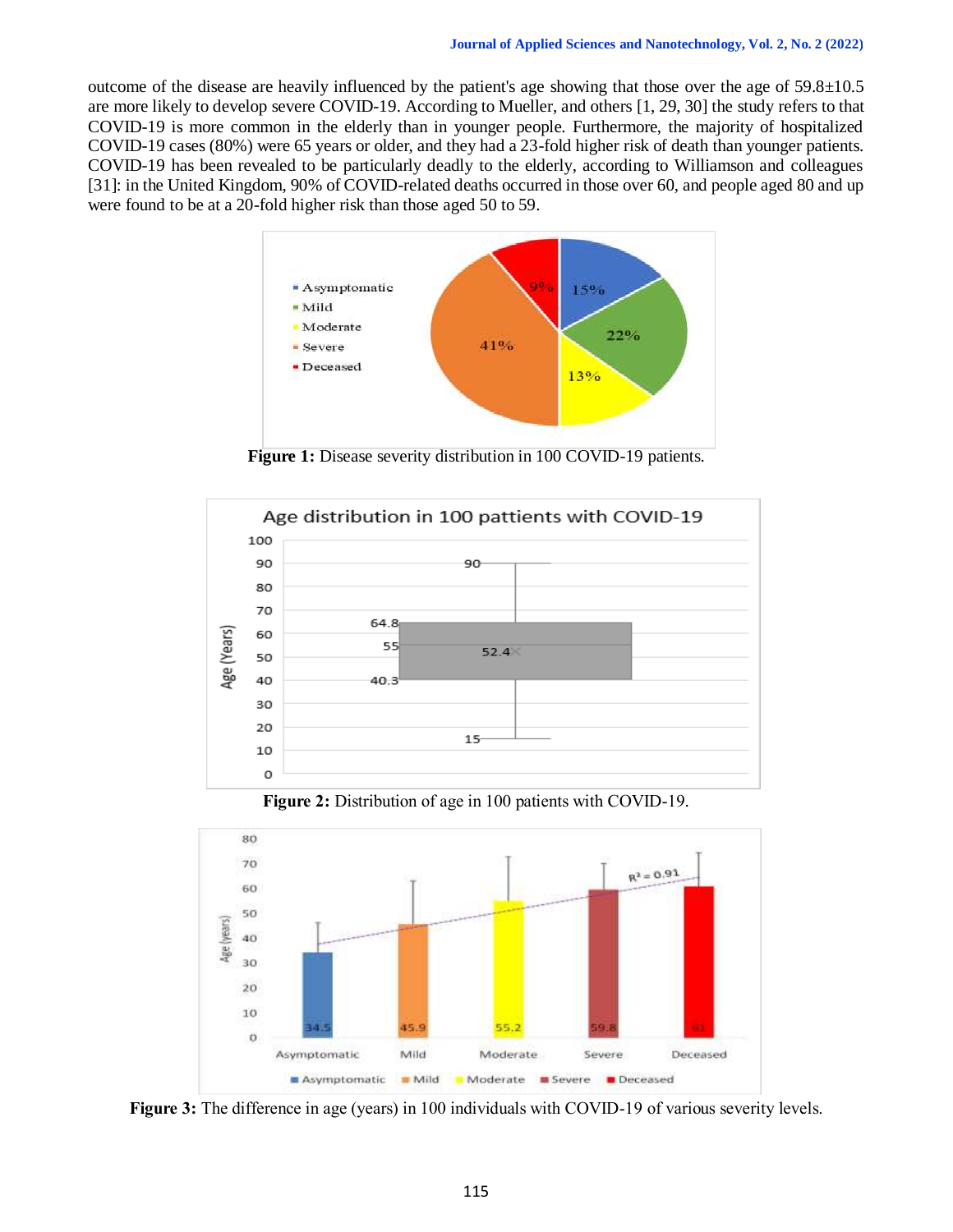## **3.1.2. Sex Distribution**

The results revealed that 38% were female and 62% male, respectively as shown in Figure 4.



**Figure 4:** Sex distribution in 100 patients with COVID-19.

The sex difference in COVID-19 illness severity could be due to gender-based socio-cultural and behavioral variations. Men are less likely to wash their hands with soap after using the restroom [32], and men are more likely to leave the house and go to crowded places in Iraqi cultures. Infection rates may be skewed towards a male bias due to unequal access to healthcare and testing. Among the important reasons that explain the infection of males more than females are Sharma and others. [33], refers to that the men and women have different innate and adaptive immune responses, which may be linked to X-chromosomal-inherited sex-specific inflammatory responses. Since the X chromosome has a high density of immune-related genes, women's innate and adaptive immune responses are usually greater than men's. Sex chromosome genes and sex hormones, such as estrogen, progesterone, and androgens, may play a role in the differential control of immune responses in men and women. The existence of disease susceptibility genes, sex-dependent development of steroid hormones, and different copy numbers of immune response X-linked genes are all factors that contribute to sex-specific disease outcomes after viral infections. Early data from China found that hospitalized patients were mostly men, with a median age of 56 years; 26% required intensive care unit (ICU) care, and 28% died [33].

#### **3.1.3. Blood Typing Distribution**

The most common blood group encountered was  $O+$  followed by  $A+$ ,  $B+$ , and  $AB+$  respectively, and the least encountered groups were A- & B-> None of the collected cases were O- or AB- blood groups, as shown in the pie chart of Figure 5.



**Figure 5:** Blood groups distribution in 100 patients with COVID-19.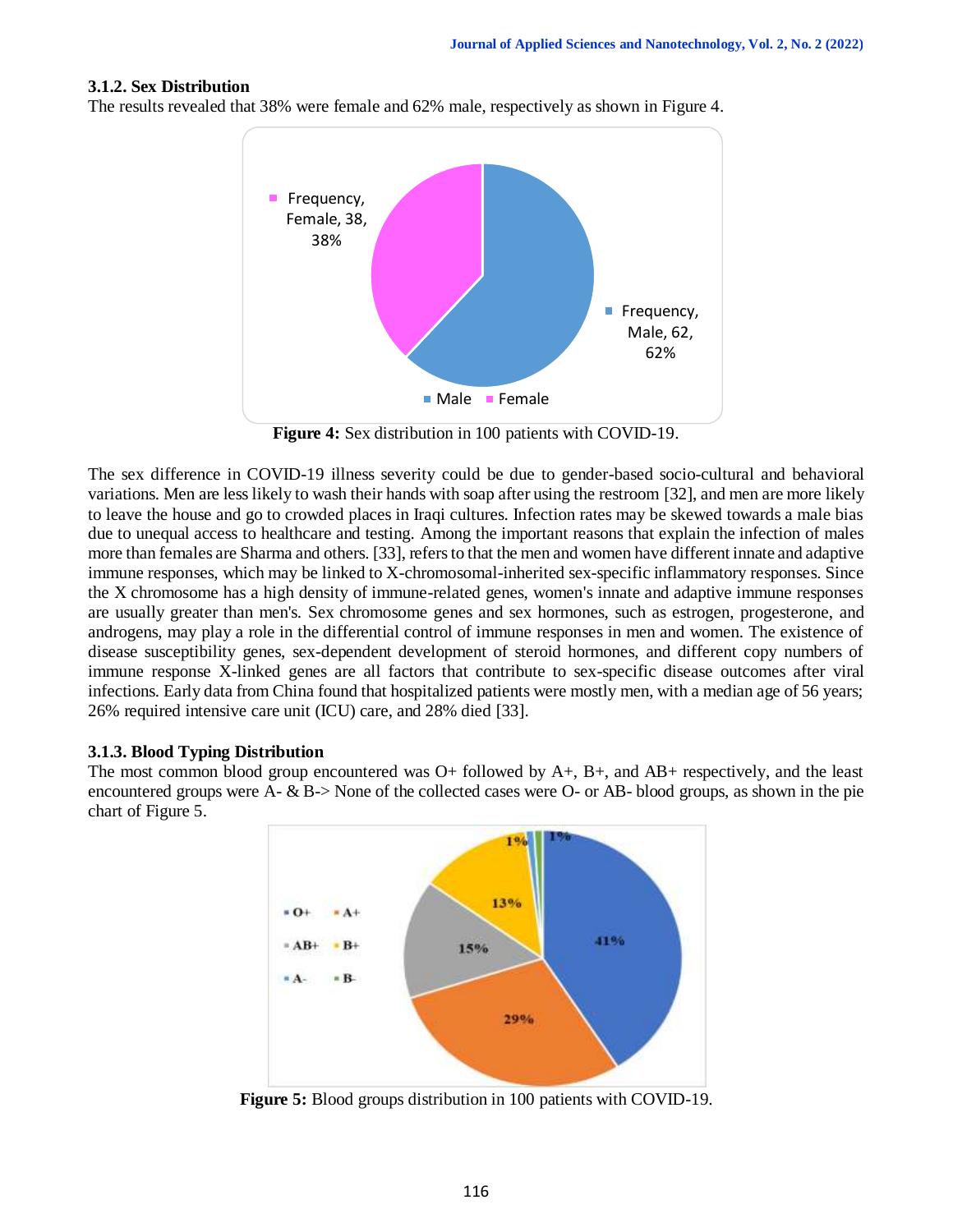Polymorphisms in the ABO gene are reflected in the ABO blood type trait. This gene has been linked to several other features, including COVID-19 morbidity and mortality risk factors. Variants within ABO, for example, have been linked to angiotensin-converting enzyme activity in genome-wide association studies [34]. Fan and others, [35] in a Chinese study (Wuhan city), pointed out that the frequency of group (A) was considerably higher in COVID-19 patients compared to controls, but the frequencies of groups (B, AB, and O) were not significantly different. According to a Spanish study, group O patients had a lesser vulnerability to COVID-19, while group B patients have a higher chance of problems [36]. Susceptibility to COVID-19 was associated with a group (AB) in patients from Baghdad in a previous Iraqi study undertaken by our group, whereas group A was associated with an increased risk of death [37]. Another retrospective research found similar results but did not go into detail about the co-morbidities. Another research found that group (AB) patients had a higher infection rate than group (O) patients, in comparison, another study found no connection between group (A) status and COVID19; however, group O people had a lower risk of COVID19, while group (B) and (AB) people had a higher risk [35, 38-40]. Our study could be linked to prior research that found that in both males and females, the general trend for the ABO blood group was  $(O > A > B > AB)$ , with blood group (O) having the most pronounced phenotypic and blood group AB being the least distinguishable among the population studied [14, 41-43]. Studies indicate that the Iraqi society and most of the Middle East countries indicate that the results of the most prevalent blood type were (O) (37.16%), followed by blood type A (32.47%) and then B (23.84%), while the least prevalent blood type was AB (6.53%). The majority, 91.73%, was Rh-positive, and 8.27% were Rh-negative [44]. These findings support our research, which found that people with type (O) blood are more susceptible to infection because their population spreads more widely than the other blood types.

## **3.1.4. Smoking Distribution**

Twenty-nine of the selected cases were smokers (28 males & 1 female). Smokers & nonsmokers were randomly distributed among different disease severities and thus, there was a statistically non-significant association between smoking status & COVID-19 severity as shown in Table 2. Tobacco use has been linked to a variety of respiratory disorders, and significant data has shown that it has a deleterious impact on lung health [45]. Smoking impairs the immune system's ability to respond to infections, rendering smokers more susceptible to infectious diseases [46]. Arcavi and others, [15, 47] found during the previous MERS-CoV epidemic, smokers were twice as likely as nonsmokers to get influenza and experience more severe symptoms, as well as having a higher mortality rate not in COVID-19.

| <b>Disease severity</b> | <b>Smoking status</b> |               | <b>P-value</b> |
|-------------------------|-----------------------|---------------|----------------|
|                         | Non-smoker            | <b>Smoker</b> |                |
| Asymptomatic            | 14.1%                 | 17.2%         |                |
| Mild                    | 19.7%                 | 27.6%         |                |
| Moderate                | 15.5%                 | 6.9%          | 0.193          |
| Severe                  | 38%                   | 48.3%         |                |
| Deceased                | 12.7%                 | 0%            |                |

**Table 2:** Distribution of smokers in 100 patients with COVID-19.

# **3.2. Differences between White Blood Cells (WBC) & Lymphocyte Counts**

White blood cell counts showed irregular fluctuations among (polynomial relation with) different disease severities. They were highest in "moderate" cases and lowest in "mild" cases. The overall difference was not statistically significant. Lymphocyte counts; on the other hand; showed a statistically significant inverse linear correlation with disease severity. The counts decreased progressively from "asymptomatic" & "mild" cases to more severe forms. The decrease was most significant in "severe" cases and to a lesser extent in "moderate" cases as is shown in Table 3, and Figure 6. White blood cell counts, on the other hand, changed fluctuated irregularly throughout disease severity levels (polynomial relationship). In moderate situations, they were the highest, while in mild cases, they were the lowest. The difference was not statistically significant in the aggregate. Olga Pozdnyakova and others [29], found that COVID-19 patients had significant quantitative and morphologic changes in their WBCs, which differed between moderate and severe illness. Significant and lymphopenia were related to more severe illness, which was exacerbated in critically ill patients. However, an abnormal WBC count,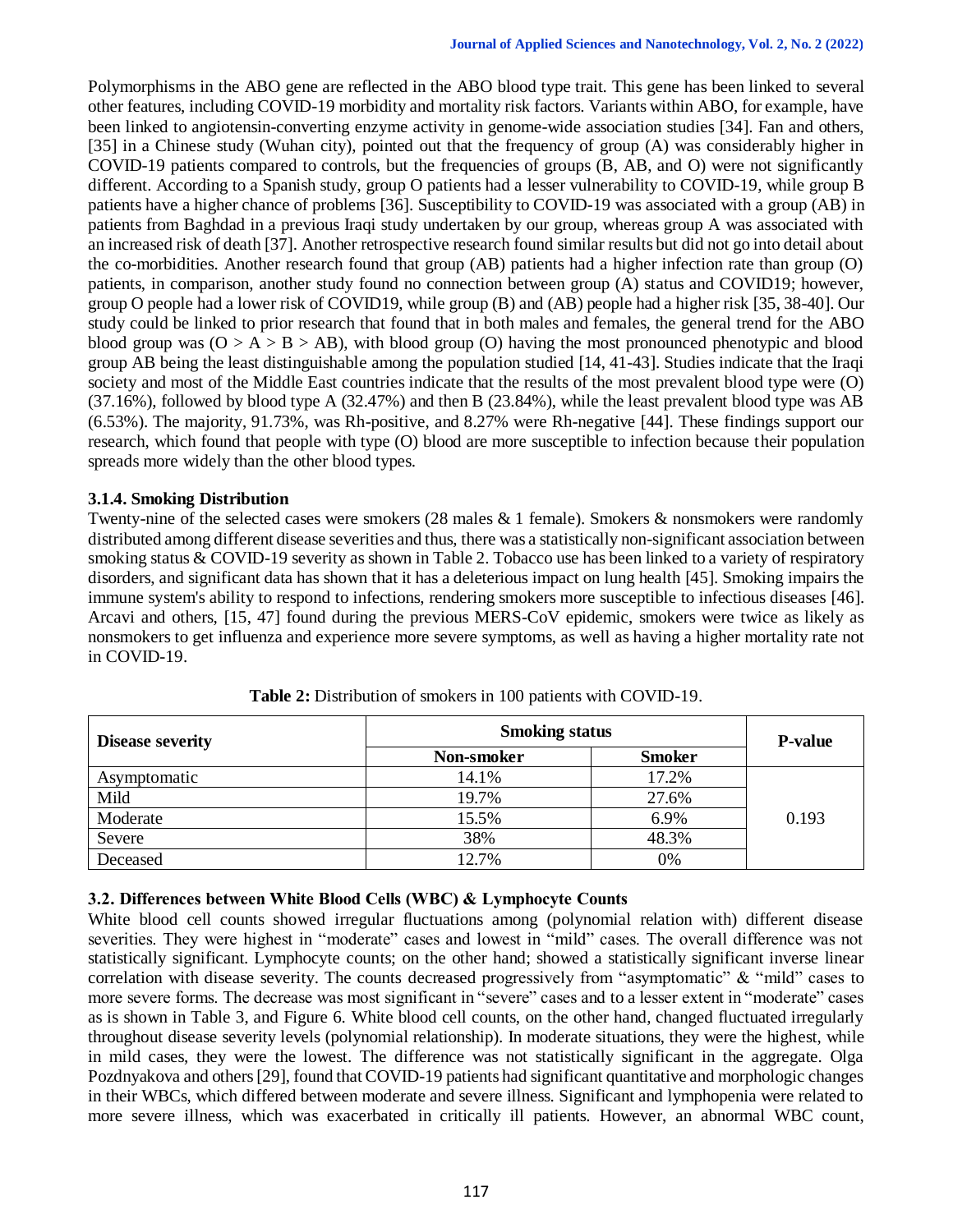particularly in lymphocytes, was linked to milder disease. As a result, in the early stages of the disease, the number of WBCs drops while the number of lymphocytes rises. All WBCs revert to pre-infection levels after the end of the infection, although the number of lymphocytes reduces dramatically, which is consistent with our findings when samples are taken from hospital patients. Their results indicate that they are in the middle of an infection, whereas the rest of the groups' results indicate that symptoms have begun to appear. On the other hand, lymphocyte numbers indicated a statistically significant inverse linear relationship with illness severity, Lymphopenia is a prevalent biomarker in SARS-COV-2 infected patients, and it indicates a faulty immunological response to the illness, as is shown in Figure 6.

Table 3: White blood cell (WBC) and lymphocyte counts (x10<sup>9</sup>/L) in 100 patients with COVID-19 revealed different severities.

| <b>Disease severity</b> | <b>WBC</b> count | Lymphocyte count                 |
|-------------------------|------------------|----------------------------------|
| (a) Asymptomatic        | $6.5 \pm 3$      | $3.4 \pm 1.4$                    |
| (b) Mild                | $5.1 + 2$        | $3.5 \pm 0.9$                    |
| (c) Moderate            | $7.4 \pm 3.3$    | $2.1 \pm 1.6$ <sup>(b)</sup>     |
| (d) Severe              | $6.9{\pm}3.6$    | $2.2 \pm 1.5^{(a,\overline{b})}$ |
| (e) Deceased            | $7.1 \pm 3.9$    | $2.4 \pm 1.6$                    |
| P-value                 | 0.219            | 0.001                            |

\*(Data presented as means±SD, superscript letters represent the statistical significance with groups of the same letter, P-value<0.05). \* a=Asymptomatic, b=Mild, c=Moderate, d=Sever, e=Deceased.



Figure 6: WBC & lymphocyte counts among 100 patients with COVID-19 of different severities.

# **3.3. Differences in Proteins (CRP), D-dimer, and Serum Ferritin**

These three parameters showed statistically significant differences, especially between the deceased group on one hand and the asymptomatic and mild groups on the other.

# **3.3.1. CRP Levels**

CRP levels showed a strong exponential relation (R2=0.98) with disease severity. Increased severity was associated with a progressive increase in CRP levels as is shown in Figure 7. CRP Increases levels in this study could suggest a high level of inflammatory stress, which could lead to serious/critical sickness or death. In COVID-19 infected people, a link between CRP concentration and lung lesion has been discovered; however, Koozi and others, [48-51] were showed that elevated CRP levels are associated with a 30-day mortality rate; furthermore, it was discovered that the level of CRP can be used to track the progression and improvement of COVID-19 patients. Despite its usefulness in predicting a poor prognosis, CRP levels can be affected by a variety of factors, including liver injury, blood pressure, lipid levels, weight, smoking status, gender, and age.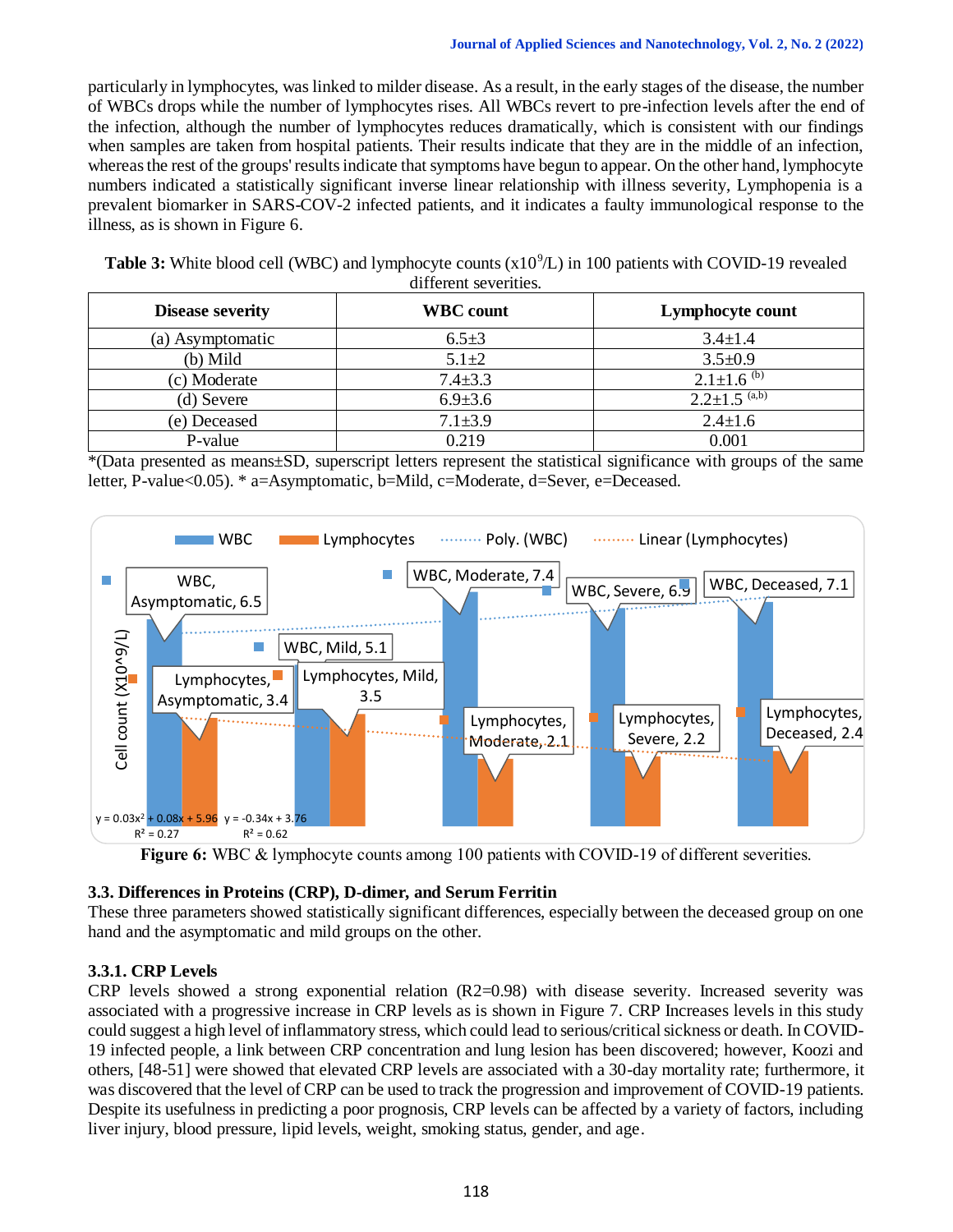

**Figure 7:** C-reactive protein (CRP) levels in 100 patients with COVID-19 of different severities.

# **3.3.2. D-dimer Levels**

D-dimer was significantly increased in deceased cases in comparison to the low levels in mild and moderate cases. It showed strong polynomial regression  $(R2=0.95)$  with disease severity, first decreasing from asymptomatic to its lowest level in moderate cases before increasing again to its heist levels in "deceased" cases as is shown in Figure 8. COVID-19 disease development may be linked to higher D-dimer levels. Huang and others, [52, 53] found that the amount of D-dimer was found to be considerably higher in COVID-19 patients admitted to the ICU, patients with severe COVID-19, who were often bedridden and had impaired coagulation function, should be given special attention in terms of venous thromboembolism risk. Inflammatory cytokines may produce an imbalance of coagulation and fibrinolysis in the alveoli, which may activate the fibrinolysis system, resulting in an increase in D-dimer levels [54, 55].



**Figure 8:** D-dimer levels in 100 patients with COVID-19 of different groups.

# **3.3.3. Ferritin Level**

Serum ferritin levels showed strong polynomial relation (R2=0.79), with fluctuating levels in different disease severities. Statistically significant high levels were seen in moderate, severe and deceased cases, as is shown in Figure 9. Serum ferritin is a well-known inflammatory marker that rises in response to systemic and pulmonary inflammation, as well as several disorders including COVID-19 [56]. Ruddell and others, [57] found the mechanisms underlying the link between elevated ferritin levels and infection severity in COVID-19 patients are unknown; however, pro-inflammatory cytokines that may promote ferritin production are one possibility. Cellular damage is caused by an inflammatory process that enhances intracellular ferritin leakage [58].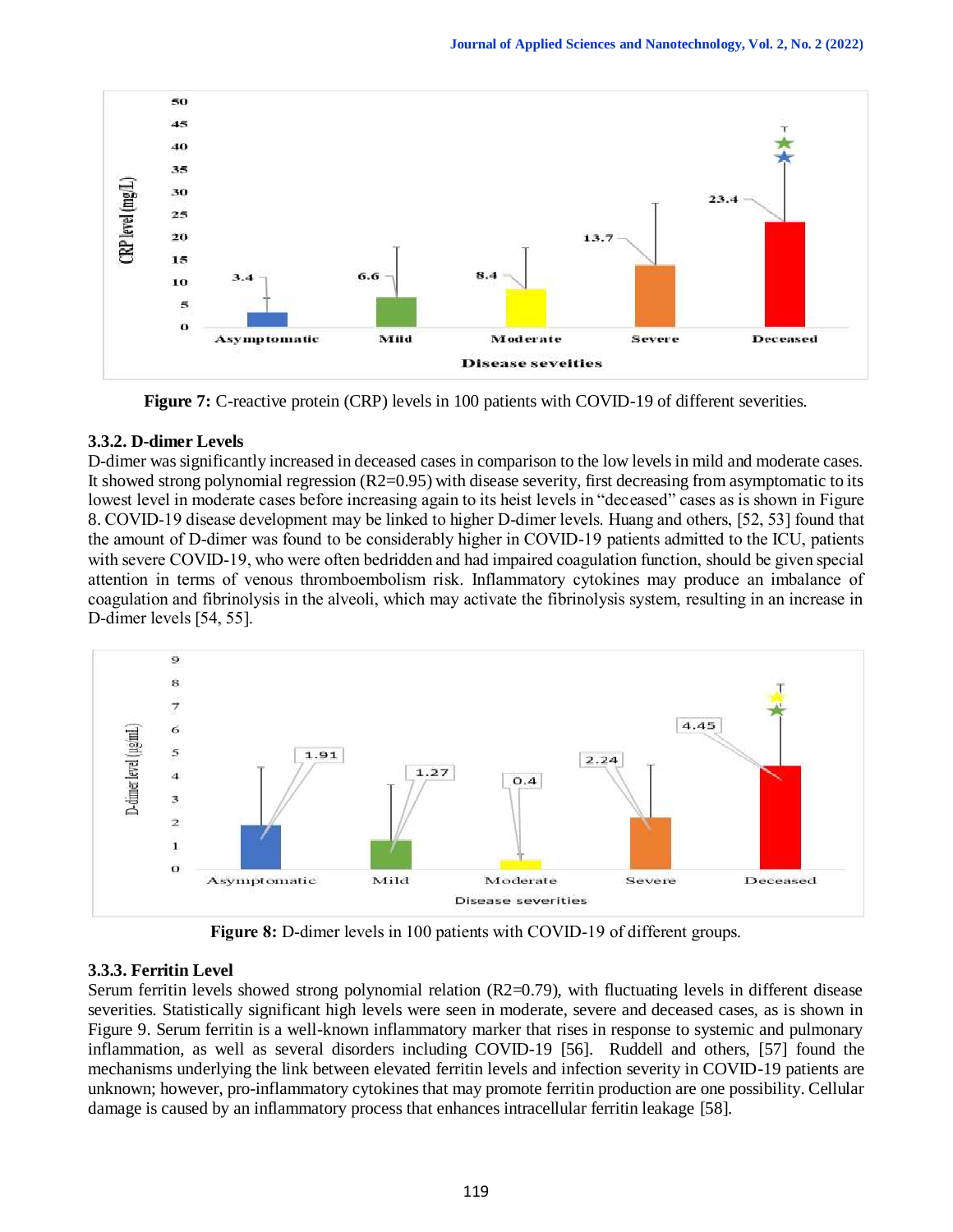

**Figure 9:** Ferritin levels in 100 patients with COVID-19 of different severities.

# **3.4. Differences in Serum Potassium Levels**

Serum potassium levels did not differ significantly in any of the groups, although they did decrease slightly but not significantly in asymptomatic patients for a variety of reasons, including sampling conditions, timing, patient health history, and treatment, as is shown in Figure 10. Tongyoo and colleagues, [59] have found a relationship between potassium levels and disease prognosis; both hypokalemia and hyperkalemia have a poor prognostic value. Patients in the medical ICU with abnormal K+ levels had a greater rate of ICU death than patients with normal K+ levels, according to prospective cohort research. Increased serum potassium was found to be an independent predictor of mortality in individuals with severe community-acquired pneumonia in a prospective observational study [60]. As a result, understanding how different indicators behave after a disease has progressed could aid in recognizing the severe disease and, improving prognosis. In this investigation, serum potassium levels were not statistically different in any of the categories; however, they were marginally but not significantly lower in asymptomatic cases as is shown in Figure 10.



**Figure 10:** Potassium levels in 100 patients with COVID-19 revealed in different disease severities.

# **4. Conclusions**

The results obtained from the present study revealed a substantial positive linear link between getting older and increasing disease severity, while there is a little statistically significant difference in the number of males and females infected with SARS-CoV-2. Interestingly, males were shown to be more susceptible to infection than females. On the other hand, blood groups of type (O) are more susceptible to infection, while blood groups of type (B) are more resistant among patients. Furthermore, smokers and non-smokers were distributed at random across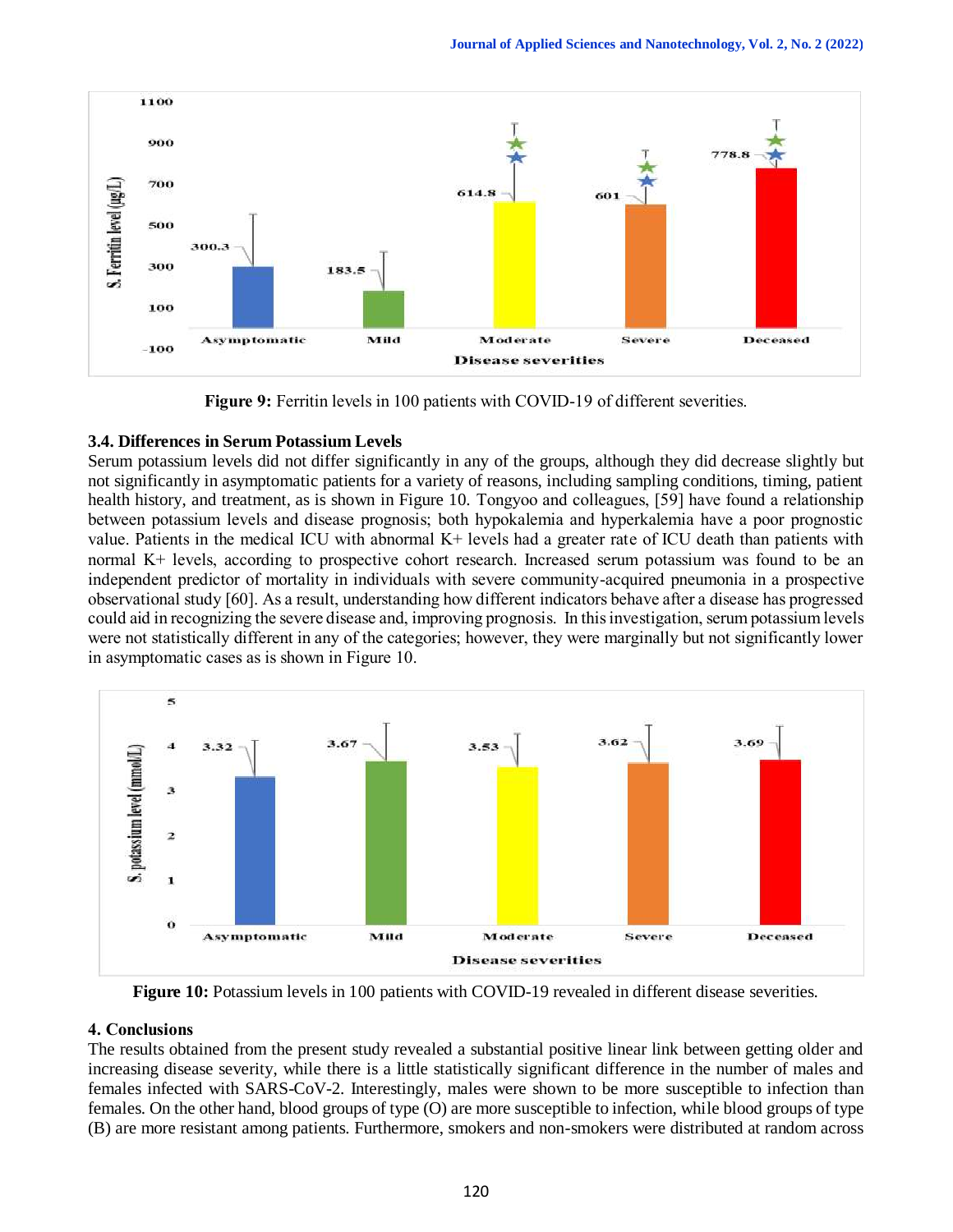different disease severity levels, and there was no statistically significant link between smoking status and COVID-19 severity. Although white blood cell counts fluctuated irregularly throughout illness severity levels, lymphocyte counts indicated a statistically significant difference across groups of different disease severity levels. All parameters of plasma proteins showed statistically significant differences, especially between the deceased groups, except K level, which did not differ significantly in all groups.

#### **Acknowledgement**

We sincerely thank all the staff of the Central Public Health Laboratories (CPHL), Al-Kindy Hospital, and Al-Istishari Medical Laboratory. Special thanks to Dr. Mohammad M. Issa, Dr. Faisal Ghazi Nasser, MSc. Iman Mutashar Awfi, and Dr. Sameh S. Aqila, for their advice and encouragement, which deserve thanks.

#### **Conflict of Interest**

The authors declare that they have no conflict of interest.

#### **References**

- [1]J. Liu, S. Zhang, Q. Wang, H. Shen, Y. Zhang, and M. J. B. o. Liu, "Frequencies and ethnic distribution of ABO and RhD blood groups in China: a population-based cross-sectional study," vol. 7, no. 12, p. e018476, 2017.
- [2]B. A. J. J. o. A. S. Taha, "Perspectives of Photonics Technology to Diagnosis COVID–19 Viruses: A Short Review," *Journal of Applied Sciences and Nanotechnology*, vol. 1, no. 1, pp. 1-6, 2021.
- [3]X. Yang *et al.*, "Clinical course and outcomes of critically ill patients with SARS-CoV-2 pneumonia in Wuhan, China: a single-centered, retrospective, observational study," vol. 8, no. 5, pp. 475-481, 2020.
- [4]V. M. Corman *et al.*, "Detection of 2019 novel coronavirus (2019-nCoV) by real-time RT-PCR," vol. 25, no. 3, p. 2000045, 2020.
- [5]X. Li, M. Geng, Y. Peng, L. Meng, and S. J. J. o. p. a. Lu, "Molecular immune pathogenesis and diagnosis of COVID-19," vol. 10, no. 2, pp. 102-108, 2020.
- [6]C. J. M. o. a. Leung and development, "Risk factors for predicting mortality in elderly patients with COVID-19: a review of clinical data in China," vol. 188, p. 111255, 2020.
- [7]F. Zhou *et al.*, "Clinical course and risk factors for mortality of adult inpatients with COVID-19 in Wuhan, China: a retrospective cohort study," vol. 395, no. 10229, pp. 1054-1062, 2020.
- [8]X. Hu *et al.*, "Factors associated with negative conversion of viral RNA in patients hospitalized with COVID-19," vol. 728, p. 138812, 2020.
- [9]C. J. R. i. m. v. Leung, "Clinical features of deaths in the novel coronavirus epidemic in China," vol. 30, no. 3, p. e2103, 2020.
- [10] T. Alon, M. Doepke, J. Olmstead-Rumsey, and M. Tertilt, "The impact of COVID-19 on gender equality," National Bureau of economic research2020.
- [11] M. Boniol, M. McIsaac, L. Xu, T. Wuliji, K. Diallo, and J. Campbell, "Gender equity in the health workforce: analysis of 104 countries," World Health Organization2019.
- [12] O. M. J. A. i. A. Minor, "Ebola and accusation: Gender and stigma in Sierra Leone's ebola response," vol. 24, no. 2, pp. 25-35, 2017.
- [13] A. Abdollahi, M. Mahmoudi-Aliabadi, V. Mehrtash, B. Jafarzadeh, and M. J. I. J. o. P. Salehi, "The novel coronavirus SARS-CoV-2 vulnerability association with ABO/Rh blood types," vol. 15, no. 3, p. 156, 2020.
- [14] Y. Wu, Z. Feng, P. Li, and Q. J. C. c. a. Yu, "Relationship between ABO blood group distribution and clinical characteristics in patients with COVID-19," vol. 509, pp. 220-223, 2020.
- [15] L. Arcavi and N. L. J. A. o. i. m. Benowitz, "Cigarette smoking and infection," vol. 164, no. 20, pp. 2206- 2216, 2004.
- [16] G. Xie, F. Ding, L. Han, D. Yin, H. Lu, and M. J. A. Zhang, "The role of peripheral blood eosinophil counts in COVID‐19 patients," vol. 76, no. 2, pp. 471-482, 2021.
- [17] E. Terpos *et al.*, "Hematological findings and complications of COVID‐19," vol. 95, no. 7, pp. 834-847, 2020.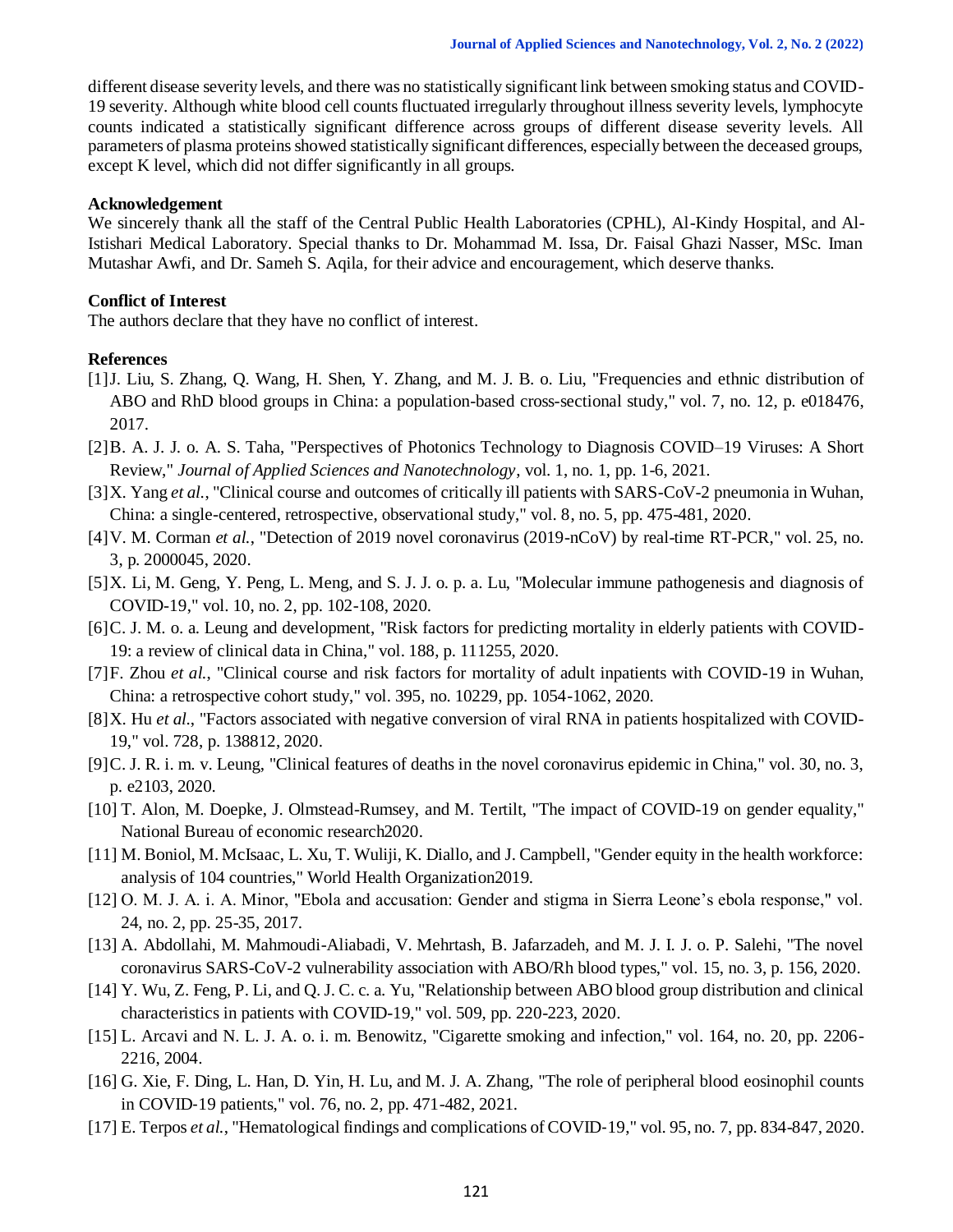- [18] A. Warusevitane, D. Karunatilake, J. Sim, C. Smith, and C. J. P. o. Roffe, "Early diagnosis of pneumonia in severe stroke: clinical features and the diagnostic role of C-reactive protein," vol. 11, no. 3, p. e0150269, 2016.
- [19] O. Bilgir, F. Bilgir, M. Calan, O. G. Calan, and A. J. C. Yuksel, "Comparison of pre-and post-levothyroxine high-sensitivity c-reactive protein and fetuin-a levels in subclinical hypothyroidism," vol. 70, pp. 97-101, 2015.
- [20] C. Huang *et al.*, "Clinical features of patients infected with 2019 novel coronavirus in Wuhan, China," vol. 395, no. 10223, pp. 497-506, 2020.
- [21] U. A. Khalil, F. O. Seliem, A. Alnahal, M. Awad, A. M. Sadek, and M. S. J. T. E. J. o. I. M. Fawzy, "Association of serum ferritin with insulin resistance in offsprings of type 2 diabetics," vol. 30, no. 1, pp. 13- 17, 2018.
- [22] A. Momeni, M. S. Behradmanesh, S. Kheiri, and F. J. A. b. r. Abasi, "Serum ferritin has correlation with HbA1c in type 2 diabetic patients," vol. 4, 2015.
- [23] N. E. J. P. j. o. m. s. Son, "Influence of ferritin levels and inflammatory markers on HbA1c in the Type 2 Diabetes mellitus patients," vol. 35, no. 4, p. 1030, 2019.
- [24] S. S. Adam, N. S. Key, and C. S. J. B. Greenberg, The Journal of the American Society of Hematology, "Ddimer antigen: current concepts and future prospects," vol. 113, no. 13, pp. 2878-2887, 2009.
- [25] J. M. Querol-Ribelles *et al.*, "Plasma d-dimer levels correlate with outcomes in patients with communityacquired pneumonia," vol. 126, no. 4, pp. 1087-1092, 2004.
- [26] M. Quinkler, P. Dahlqvist, E. S. Husebye, and O. J. E. j. o. i. m. Kämpe, "A European Emergency Card for adrenal insufficiency can save lives," vol. 26, no. 1, pp. 75-76, 2014.
- [27] B. H. Jasim, E. H. J. J. o. A. S. Ali, "Enhanced Production of Fibrinolytic Enzyme from Pseudomonas aeruginosa by Optimization Media Components," *Journal of Applied Sciences and Nanotechnology*, vol. 1, no. 2, 2021.
- [28] M. A. Al-Kinani, A. J. Haider, S. J. J. o. A. S. Al-Musawi, "Study the Effect of Laser Wavelength on Polymeric Metallic Nanocarrier Synthesis for Curcumin Delivery in Prostate Cancer Therapy: In Vitro Study," *Journal of Applied Sciences and Nanotechnology*, vol. 1, no. 1, 2021.
- [29] O. Pozdnyakova, N. T. Connell, E. M. Battinelli, J. M. Connors, G. Fell, and A. S. J. A. j. o. c. p. Kim, "Clinical significance of CBC and WBC morphology in the diagnosis and clinical course of COVID-19 infection," vol. 155, no. 3, pp. 364-375, 2021.
- [30] N. R. Faria *et al.*, "Genomics and epidemiology of the P. 1 SARS-CoV-2 lineage in Manaus, Brazil," vol. 372, no. 6544, pp. 815-821, 2021.
- [31] E. J. Williamson *et al.*, "Factors associated with COVID-19-related death using OpenSAFELY," vol. 584, no. 7821, pp. 430-436, 2020.
- [32] G. Judah, R. Aunger, W.-P. Schmidt, S. Michie, S. Granger, and V. J. A. j. o. p. h. Curtis, "Experimental pretesting of hand-washing interventions in a natural setting," vol. 99, no. S2, pp. S405-S411, 2009.
- [33] M. T. Wayne *et al.*, "Variation in COVID-19 disease severity at hospital admission over time and across hospitals: A multi-institution cohort of Michigan hospitals," vol. 100, no. 37, 2021.
- [34] C. Chung *et al.*, "A genome-wide association study identifies new loci for ACE activity: potential implications for response to ACE inhibitor," vol. 10, no. 6, pp. 537-544, 2010.
- [35] Q. Fan *et al.*, "Association between ABO blood group system and COVID-19 susceptibility in Wuhan," vol. 10, p. 404, 2020.
- [36] S. Z. Marcos, M. L. Antelo, A. Galbete, M. Etayo, E. Ongay, and J. A. J. M. C. García-Erce, "Infection and thrombosis associated with COVID-19: possible role of the ABO blood group," vol. 155, no. 8, pp. 340-343, 2020.
- [37] A. M. Nomair, S. S. Ahmed, H. M. Nomeir, H. El Mansy, and A. F. J. E. J. o. M. H. G. Mohammed, "The role of protein inhibitor of activated STAT3 and miRNA-18a expressions in breast cancer," vol. 20, no. 1, pp.